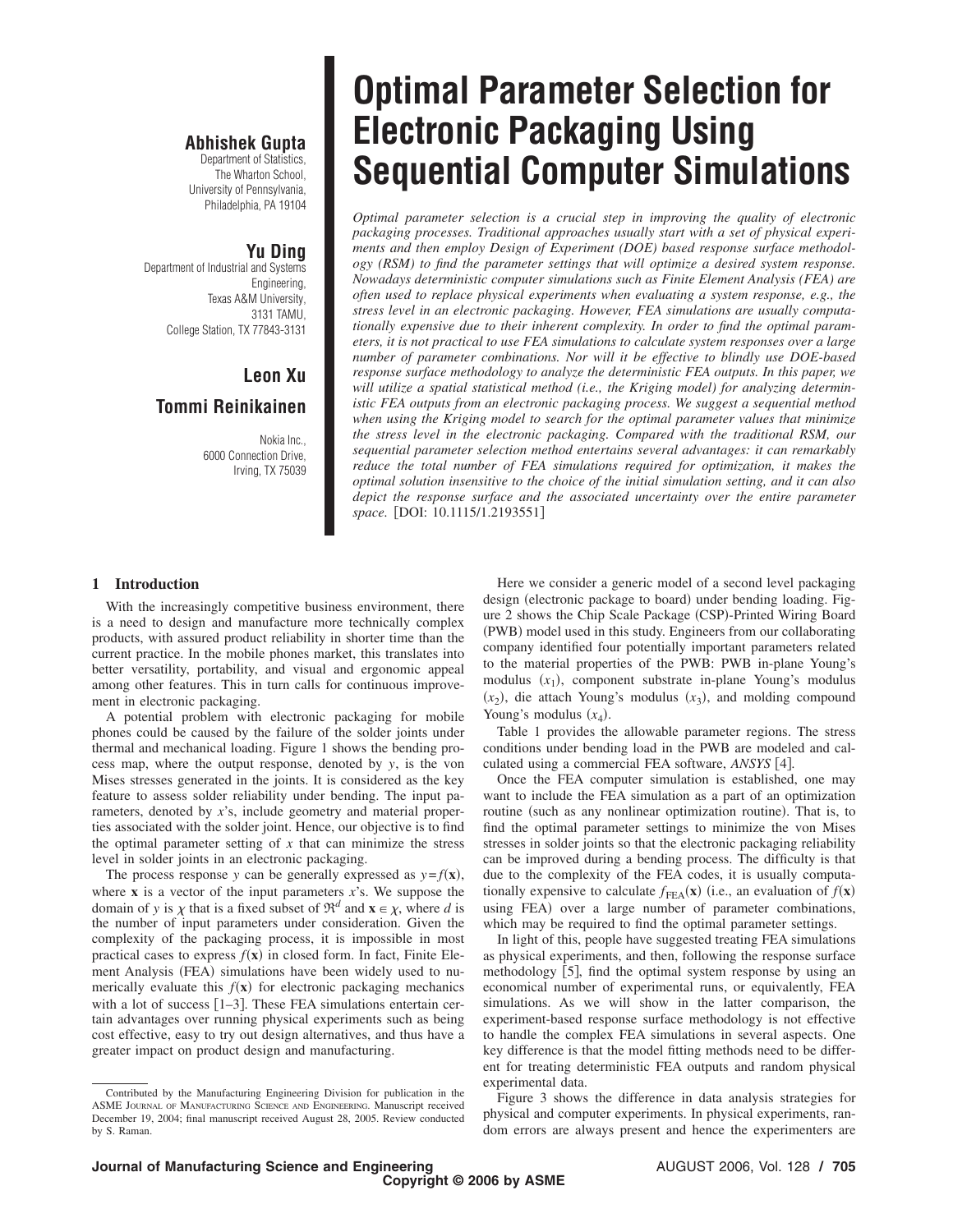

**Fig. 1 Bending process map**

encouraged to take replicates. The prediction from such replicated data is done through the fitting of trend lines, e.g., from linear regression. In computer experiments, linear regression can still be used to get a trend line. However, it does not hold a clear meaning in the absence of random errors. Recently spatial statistical methods like the Kriging model [6] have been used to analyze the deterministic computer data. The Kriging model is an interpolative model, that will fit a predictor to pass through all the observed points because there is no uncertainty involved in the observed value at a particular parametric level [refer to Fig.  $3(b)$ ]. On the other hand, we usually do not employ such an interpolative approach in the case of a physical experiment because each observation is associated with uncertainty and the interpolative approach will cause overfitting and thus poor prediction. The Kriging predictor, as it passes through all the observed points, is more complicated than a first or second order polynomial. For other combinations of parameter levels where an observation (i.e., a computer output) is not available, the predicted value will be obtained from interpolation using the Kriging model developed from the observed points.

As is the case with most modeling approaches, an accurate Kriging model over the entire parameter space may still require a large number of FEA simulations. In this paper, we will devise a sequential strategy to address the issue of how to reduce the number of FEA simulations when searching for the optimal parameter settings. The basic idea is as follows. We are oftentimes more concerned with a subregion or subregions of the parameter space that contain the optimal settings, which suggests that collecting data with the same density throughout the parameter space may be unnecessary. In the sequential strategy, we choose in the initial step to use a small number of FEA simulations, covering the whole parameter space. Subsequently we keep zooming into a smaller subregion of interest based on the predicted values and prediction uncertainty calculated from the previous steps. More FEA simulations will be conducted only for the small subregion so that we can have additional information to fit a more accurate model until a reasonably accurate optimum is found. The benefit of our sequential parameter selection for improving the quality of electronic packaging will be demonstrated by a comparison with a traditional response surface methodology.

Our approach and conclusions are contained in the next four sections. In Sec. 2 we present an overview of the spatial statistic modeling (Kriging) method for handling deterministic computer simulations. In Sec. 3 we present the details of the sequential strategy for optimal parameter selection in an electronic packaging process. In Sec. 4 we provide a comparison of the sequential Kriging strategy with the traditional RSM. Finally, in Sec. 5 we conclude the paper.



**Fig. 2 The CSP-PWB model**

#### **2 Review of Kriging Method**

Sacks et al. [6,7] and Welch et al. [8] first proposed the use of Kriging models for analyzing computer experiments or computer simulation data. The idea of Kriging model for computer simulations was extended from geostatistics [6,9]. Since we are interested in obtaining the response surface of function  $f_{\text{FEA}}(x)$  based on a set of spatially dispersed simulation outputs, our case is very similar to the problem of establishing correlations among spatially distributed locations in geostatistics. Such spatial correlations are modeled using techniques of spatial statistics, which views the spatial response function as a realization of a random field. Assume that  $y(x)$  is a response function of a *d*-dimensional vector of inputs **x** over domain  $\chi$ . The notation  $Y(\cdot)$  is used to distinguish the random function from its realizations  $y(.)$ .  $Y(x)$  is most commonly given by

$$
Y(\mathbf{x}) = \mathbf{f}^T(\mathbf{x})\boldsymbol{\beta} + Z(\mathbf{x})
$$
 (1)

where  $\boldsymbol{\beta} = [\beta_1 \ \beta_2 \ \dots \beta_k]^T$  is the vector of unknown regression coefficients,  $f(x) = [f_1(x) f_2(x) \dots f_k(x)]^T$  is a vector of known regression functions, and  $Z(x)$  is a zero mean stationary Gaussian random field over  $\chi$ . The intuition behind the model in Eq. (1) is that while the regression portion of the model approximates the response surface globally, the local deviations are captured by the  $Z(x)$  component. In other words,  $Z(x)$  tries to capture the systematic departure from the global regression part. For this goal,  $Z(x)$ is assumed to have covariance,

$$
\sigma^2 R(\mathbf{w}, \mathbf{x}) \tag{2}
$$

between  $Z(\mathbf{w})$  and  $Z(\mathbf{x})$  at two vector-valued inputs **w** and **x** in  $\chi$ , where  $\sigma^2$  is the process variance and  $R(\mathbf{w}, \mathbf{x})$  is the correlation function. A common assumption in the Kriging modeling approach is that  $Z(x)$  is second-order stationary, i.e., the mean is constant and  $Cov{Z(\mathbf{x}_1), Z(\mathbf{x}_2)}$  is independent of **x** and depends only on the distance **h**. This is not a restrictive assumption because the nonstationary part of a system response, i.e., the global trend, has already been modeled by the regression terms in Eq.  $(1).$ 

This covariance structure of a Kriging model is in contrast to its counterpart in the traditional RSM for physical experiments, where the covariance matrix is assumed to be  $\sigma^2 I$ . The  $\sigma^2 I$  covariance matrix is introduced to represent the randomness associated with the replications at the same input. It, however, fails to capture the spatial correlation between two different inputs. Therefore, the new covariance structure of  $Z(x)$  provides the Kriging predictor interpolative capability, as desired for analyzing deterministic computer simulations.

In order to use the Kriging predictor in a practical setting, researchers parametrize the correlation matrix. The most popular family of correlation models in the computer experiments literature is the power exponential correlation family [10]. The product of stationary one-dimensional correlations gives us

*d*

$$
R(\mathbf{w}, \mathbf{x}) = \prod_{j=1}^{a} \exp(-\theta_j |w_j - x_j|^{p_j})
$$
 (3)

where  $\theta_i \geq 0$ ,  $0 \leq p_j \leq 2$  and  $\mathbf{w}, \mathbf{x} \in \chi$ , with  $w_j$  being the *j*th component of **w** and  $x_j$  being the *j*th component of **x**. In particular, we will use  $p_j = 2$ , because  $R(\mathbf{w}, \mathbf{x})$  will then be infinitely differentiable at zero.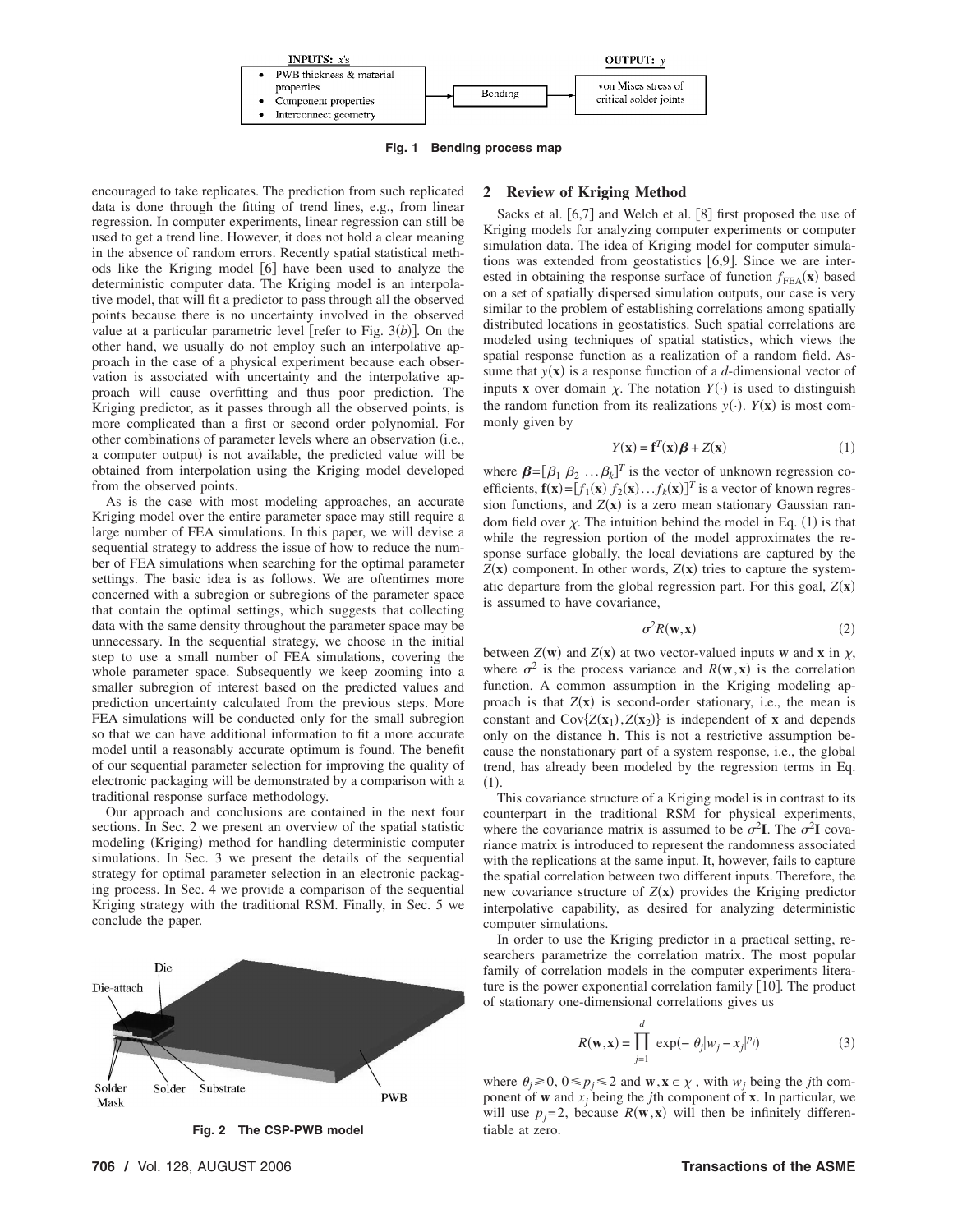Table 1 Allowable parameter region for material properties (Unit: GPa)

|             | PWB in-plane Young's | Component substrate in-       | Die attach Young's | Molding compound        |
|-------------|----------------------|-------------------------------|--------------------|-------------------------|
|             | modulus $(x_1)$      | plane Young's modulus $(x_2)$ | modulus $(x_3)$    | Young's modulus $(x_4)$ |
| High<br>Low | 20                   | 36                            |                    | 30                      |

To realize a Kriging model, we need to estimate unknown parameters  $\sigma^2$ ,  $\beta$ , and  $\theta = (\theta_1, \dots, \theta_d)$  from the FEA simulation data  $(in \text{ our case we take } p_j = 2 \text{ for all } j's).$ 

We first introduce the following notations. The *n* parameter combinations used to compute the system response are denoted by  $\mathbf{D} = \{\mathbf{x}_1, \cdots, \mathbf{x}_n\}$  and the observed response vector corresponding to **D** is  $\mathbf{y}_D = [y(\mathbf{x}_1) \cdots y(\mathbf{x}_n)]^T$ . Define  $\mathbf{R}_D$  as the  $n \times n$  matrix of correlations between *Z*'s at the input parameter combinations, where  $\mathbf{R}_{D(i,j)} = R(\mathbf{x}_i, \mathbf{x}_j)$  for  $1 \le i, j, \le n$ . The  $n \times k$  regressor matrix is denoted by  $\mathbf{F} = [\mathbf{f}^T(\mathbf{x}_1) \cdots \mathbf{f}^T(\mathbf{x}_n)]^T$ .

We will employ the maximum likelihood estimation method to estimate  $\sigma^2$ ,  $\beta$ , and  $\theta$ . Under a normality assumption, the loglikelihood function of  $\sigma^2$ ,  $\beta$ , and  $\theta$  is

$$
l(\boldsymbol{\beta}, \sigma^2, \boldsymbol{\theta} | \mathbf{y}_D) = -\frac{1}{2} [n \log \sigma^2 + \log[\det(\mathbf{R}_D)] + (\mathbf{y}_D - \mathbf{F} \boldsymbol{\beta})^T \mathbf{R}_D^{-1} (\mathbf{y}_D - \mathbf{F} \boldsymbol{\beta}) / \sigma^2].
$$
\n(4)

The above equation is seldom directly used for obtaining the maximum likelihood estimates (MLE) of  $\sigma^2$ ,  $\beta$ , and  $\theta$ . It is usually simplified as follows. Assuming that  $\theta$  is known, we can get the MLE of  $\beta$  and  $\sigma^2$  as

$$
\hat{\boldsymbol{\beta}} = (\mathbf{F}^T \mathbf{R}_D^{-1} \mathbf{F})^{-1} \mathbf{F}^T \mathbf{R}_D^{-1} \mathbf{Y}_D \quad \text{and} \quad \hat{\sigma}^2 = \frac{1}{n} (\mathbf{y}_D - \mathbf{F} \hat{\boldsymbol{\beta}})^T \mathbf{R}_D^{-1} (\mathbf{y}_D - \mathbf{F} \hat{\boldsymbol{\beta}}),
$$
\n(5)

respectively. Substituting them in Eq.  $(4)$ , we can get a simplified log-likelihood function with  $\theta$  as the only unknown parameter vector,

$$
l(\boldsymbol{\theta}|\mathbf{y}_D) = -\frac{1}{2}\{n \log \hat{\sigma}^2 + \log[\det(\mathbf{R}_D)] + n\}.
$$
 (6)

This equation is usually solved by numerical algorithms such as the Newton-Raphson [11], Nelder-Mead's simplex search [12] or the E-M algorithm [11]. In our implementation, we used the simplex search, which is readily available in MATLAB, to solve Eq.  $(6)$ for  $\hat{\theta}$ , the MLE of  $\theta$ . Then, substitute  $\hat{\theta}$  back to Eq. (5) for  $\hat{\beta}$  and  $\hat{\sigma}^2$ . Given  $\hat{\sigma}^2$  and  $\hat{\theta}$ , the covariance matrix for  $\{Z(x_i)\}_{i=1}^n$  is  $\hat{\sigma}^2 \hat{\mathbf{R}}_D$ , where  $\hat{\mathbf{R}}_D$  is the correlation matrix, with  $\hat{\theta}_j$ 's in the place of  $\theta_j$ 's.

Since it is not an option to exhaust the responses for all possible parameter combinations using expensive FEA simulations, we would like to predict  $y_0$  using the Kriging model developed from the observed data **y***D*. Because we are using Gaussian random fields, both observed and unobserved values can be pooled together in a multivariate Gaussian vector. Thus the joint distribution of  $Y_0$  and  $Y_D$  is

$$
\begin{pmatrix} Y_0 \\ Y_D \end{pmatrix} \sim N_{1+n} \begin{bmatrix} f_0^T \\ F \end{bmatrix} \boldsymbol{\beta}, \sigma^2 \begin{pmatrix} 1 & \mathbf{r}_0^T \\ \mathbf{r}_0 & \mathbf{R}_D \end{pmatrix}
$$
 (7)

where  $\mathbf{f}_0 = \mathbf{f}(\mathbf{x}_0)$  and  $\mathbf{r}_0^T = [R(\mathbf{x}_0 - \mathbf{x}_1), \dots, R(\mathbf{x}_0 - \mathbf{x}_n)]$  is the  $n \times 1$ vector of correlations of  $Z$ 's at the simulated input  $\mathbf{x}_i$  *(i)*  $=1,2,\ldots,n$  and the untried input **x**<sub>0</sub>. Substituting  $\sigma^2$ ,  $\beta$ , and  $\theta$ with their MLEs and assuming  $\mathbf{R}_D$  as positive definite, Santner et al. [10] derives the best empirical mean square error (EMSE) predictor of  $y_0$  as

$$
\hat{Y}_0 = \mathbf{f}_0^T \hat{\boldsymbol{\beta}} + \hat{\mathbf{r}}_0^T \hat{\mathbf{R}}_D^{-1} (\mathbf{Y}_D - \mathbf{F} \hat{\boldsymbol{\beta}}).
$$
\n(8)

The prediction in  $(8)$  can be thought to be a sum of the generalized least squares predictor  $\mathbf{f}_{0}^{T}\hat{\boldsymbol{\beta}}$  and the second term  $\hat{\mathbf{r}}_{0}^{T}\hat{\mathbf{R}}_{D}^{-1}(\mathbf{y}_{D}$ **−F**∂, which is the smooth of the residuals  $(\mathbf{y}_D - \mathbf{F}\hat{\boldsymbol{\beta}})$ . It has also been demonstrated that when predicting the value for an existing parameter combination, i.e., let  $\mathbf{x}_0 = \mathbf{x}_i$ ,  $i = 1, \ldots, n$ , one will have  $\hat{Y}_0 = y(\mathbf{x}_i)$  [10]. This result verifies that the Kriging model indeed interpolates the existing simulation data, as shown in Fig. 3*b*. In other words, the choice of Kriging model is better suited for deterministic FEA simulations.

Finally, we present the mean square error (MSE) for the Kriging predictor as

$$
MSE[\hat{Y}_0] = \sigma^2 \left[ 1 - [f^T(\mathbf{x}_0) \hat{\mathbf{r}}_0^T(\mathbf{x}_0)] \begin{pmatrix} \mathbf{0} & \mathbf{F}^T \\ \mathbf{F} & \hat{\mathbf{R}}_D \end{pmatrix}^{-1} \begin{pmatrix} \mathbf{f}(\mathbf{x}_0) \\ \hat{\mathbf{r}}_0(\mathbf{x}_0) \end{pmatrix} \right].
$$
\n(9)

For details of the derivations leading to  $(9)$ , please refer to  $[6]$  or [10]. The subsequent section will develop a sequential strategy, using a Kriging predictor and evaluating its uncertainty recursively.



Fig. 3 Difference between (a) physical and (b) computer experiments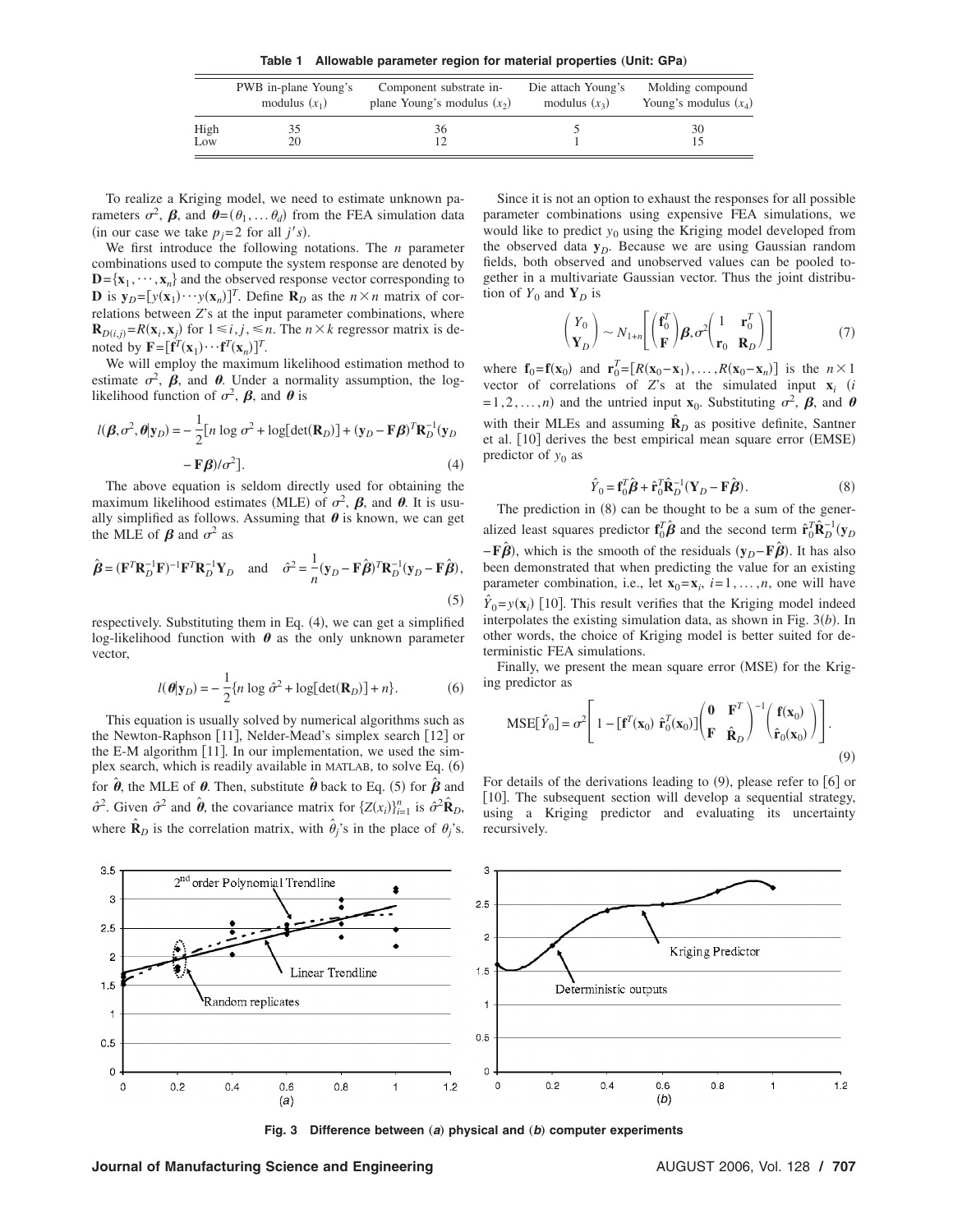

**Fig. 4 An illustration of a complicated response surface**

# **3 A Sequential Strategy for Electronic Packaging Design**

**3.1 Overview of the Sequential Strategy.** Suppose we are searching for the maximal value over a response surface, as shown in Fig. 4, where multiple peaks (or valleys for a minimization problem) are present. If we employ a traditional RSM, its success in finding the global maximum depends on the starting point. That is to say, the traditional RSM will be easily entrapped in a local maximum (or minimum) by ascending (or descending) the wrong hill (or valley). This brings us to the important issue of the lack of prior knowledge of the response surface. Before the first simulation, we usually have no information about the response surface and the current operating condition is often chosen as the starting point. Such a starting point has no guarantee to take us to the optimal setting.

The Kriging model does not depend on any starting point. It tries to have an approximating envelope pass through a sample of response outputs. Obviously, in order not to miss the optimal areas, we should choose the input parameter combinations to be spread as evenly as possible in the parameter space, i.e., we need to employ a so-called space filling design. Suppose to model the above surface we choose a 16 simulation Latin hypercube sampling design (this design will be described in detail later), then using a Kriging model we can fit a response surface. Figure 5*a* shows the contour plot of the response surface generated by the Kriging model. This fitted response offers a reasonably good representation of the overall surface and captures the peak area.

Intuitively it appears that if we run more simulations in a subregion and then revise our Kriging model based on the modified design, it should be able to represent the true surface better than the previous one. The major decision is to select an appropriate zooming-in subregion. There are two primary considerations. One is to zoom in to the areas of interest, i.e., a sub-region where we find large values of the response function (in a maximization problem). Another is to consider the uncertainty associated with the Kriging prediction and add new simulations to the subregions with high uncertainty values. The second consideration is to reduce the likelihood that an initial rough estimation may miss potential optimum areas—for example, other peaks in Fig.  $5(a)$  are not very clearly identified. One can certainly choose to add new simulations at subregions to satisfy both considerations.

For the example in Fig. 4, we choose to use the first criterion. Figure  $5(a)$  shows the sub-region selected and Fig.  $5(b)$  shows the



**Fig. 5 An illustration of the sequential strategy**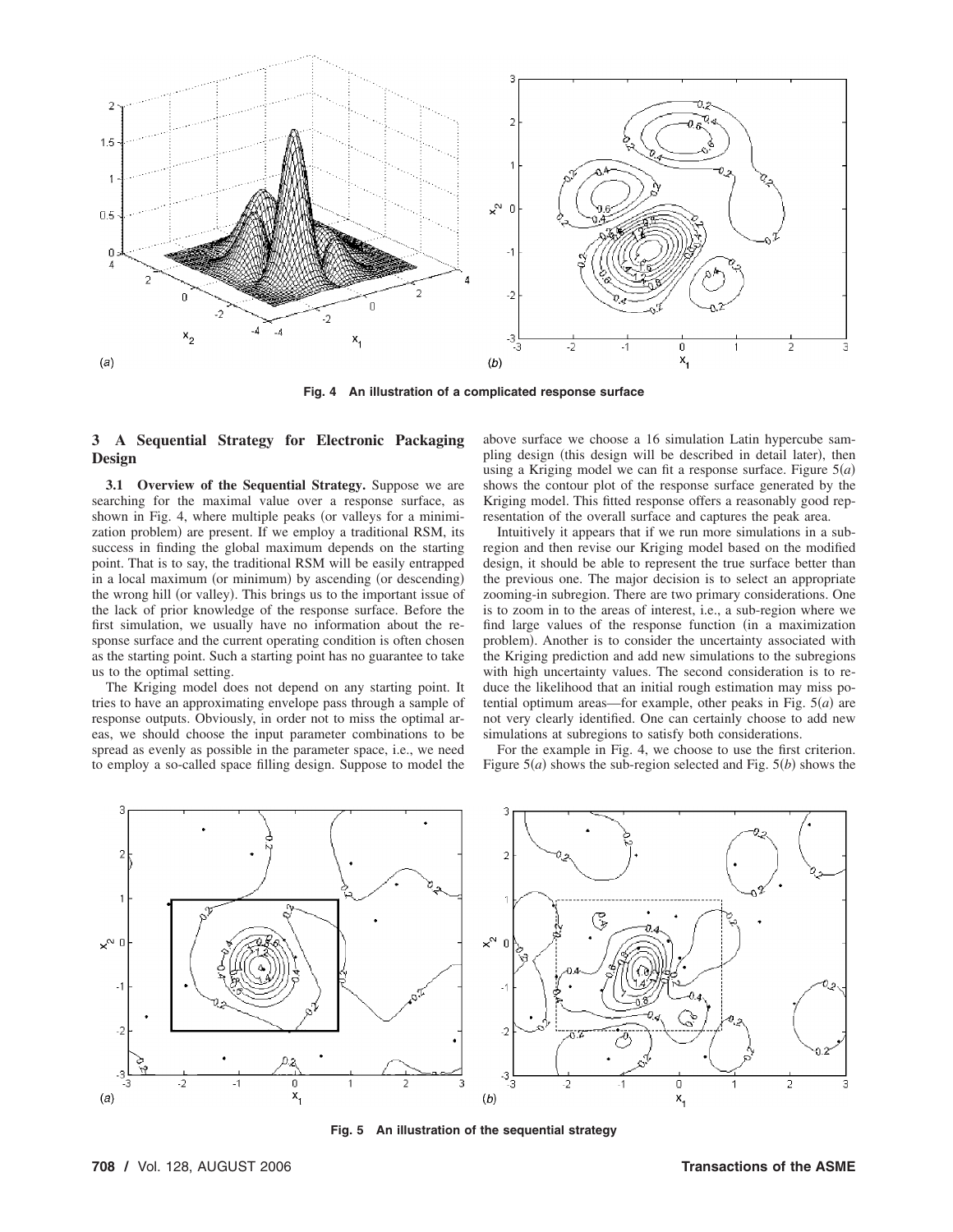contour plot after we have added nine simulations in the zoom-in subregion. Together with the initial 16 simulations, the 25 simulations make the prediction in that selected subregion more accurate. Actually, the region outside the subregion is also benefited, as can be seen through the clearer boundaries that have started to form for the other peak area. The procedure can be iteratively carried out until we see no significant improvement.

The general idea of sequential experiments has also been applied to other applications, such as in integrated circuit design by Bernardo et al. [13] and artificial joint design by Chang et al. [14]. The details of our sequential strategy will be illustrated using the electronic packaging process. Also note that all variable values are reported coded (0 for low and 1 for high), unless indicated otherwise.

**3.2 Initial Step.** The first step in the sequential strategy is very important, as all our subsequent decisions are based on the model we get after this step. Thus, we want to ensure that this model is as good a representation of the response surface as possible. In this step we need to do the following.

- 1 Choose a Kriging model, i.e., the regression polynomial and the covariance structure, that will model the functional response.
- 2 Choose an experimental design plan to obtain a sample of simulation outputs from the parameter space.
- 3 Construct the Kriging model using the FEA simulation outputs.

The regression polynomial and the covariance structure for the Kriging model are often chosen based on the experimenter's experience or prior knowledge about the process. Different from ordinary regression analysis, the Kriging model is largely a nonparametric method and thus the prediction result does not rely heavily on the choice of regression polynomials. For this reason, we choose a constant for the global regression part in Eq.  $(1)$  for our electronic packaging problem. The constant is selected in lieu of any polynomial equation just as a starting expression. Our aim in this procedure is to keep the number of unknowns as low as possible. Based on the first step analysis, we will have a better sense if we should add polynomial terms (the first order or the second order). If we find that satisfactory results are not obtained from just a constant regression component, then we will have to add the appropriate polynomial terms. In fact, we will observe from the latter analysis, the Kriging model with a constant polynomial term is rather capable of capturing a complicated surface topology with deterministic trends. Thus, for this electronic packaging problem, we have  $f_1(\mathbf{x}) = 1$  and  $\beta_1$ .

As for the covariance function, we choose the one given in Eq. (3), and for reasons discussed in Sec. 2 we assume  $p_j = 2$ . Thus, for the electronic packaging model we have six unknown parameters, namely  $\sigma^2$ ,  $\boldsymbol{\theta} = (\theta_1, \theta_2, \theta_3, \theta_4)$ , and  $\beta_1$ .

Once the Kriging model structure is chosen, we need an experimental plan to indicate how many FEA simulations will be performed and at what parameter combinations. In comparison to the design of physical experiments, where the data points are often discrete factorial combinations and replicates are used to account for the random variation, the design for deterministic computer simulations should be spread throughout the design space without any replications—since the output is deterministic, it does not make a difference with or without replication. Such spread-out designs are known as space-filling design, [10].

Introduced by McKay et al. [15], Latin Hypercube Sampling (LHS) design is one of the most commonly used space-filling designs. An LHS design yielding *n* design points involves stratifying the parameter space into *n* equal probability intervals for each dimension, randomly selecting a value in each stratum and combining them to get a design point. In a high parameter space

more than one dimension, LHS design itself may not be necessarily space filling. Researchers introduced other criteria such as minimizing the maximum distance between design points (the *minimax* criterion) or maximizing the minimum distance between design points (the *maximin* criterion) to improve the space-filling property [10]. These two criteria are considered equivalent but the *maximin* criterion is more popular because it puts a direct restriction on the *minimum* distance so that any two design points will not be too close to each other. Hence, in our simulation plan, we adopt the *maximin* LHS design, where a design point is a specific parameter combination.

One critical question for running time-expensive FEA simulations is how to decide the number of simulations (i.e., the number of design points). We would always like to run a lesser number of FEA simulations, while keeping in mind not to affect the fidelity of the model appreciably. The least number of simulations we need to perform is the number of unknown parameters in the Kriging model; we will otherwise have a singular problem. Bernardo et al. [13] suggested as a rule of the thumb choosing the number of design points to be three times the number of unknown parameters for superior prediction performance. This means for a case like ours, where we have six unknown parameters, we need to run at least 6, but could have as many as 18 simulations, depending on the prediction requirement.

We will have subsequent simulations to revise the first step model, yet the first step should provide a good global view. We recommend choosing the number of simulations in the initial step to be 1.5 times the number of unknown parameters in our sequential simulation procedure. This implies that we will run 9 FEA simulations in the initial step and we choose a  $9 \times 4$  ( $d=4$ ) *maximin* LHS design; the design matrix is shown in the Appendix. Simulations corresponding to this design were carried out in *AN-SYS* and the corresponding simulated von Mises values (y) are included in the Appendix as well. A Kriging model was constructed after calculating  $\hat{\sigma}^2$ ,  $\hat{\theta}$ , and  $\hat{\beta}$  as  $\hat{\sigma}^2 = 37.81$ ,  $\hat{\theta}$  $= (2.5341, 0.6286, 0.4502, 1.0967)$ , and  $\hat{\beta} = 170.47$ .

Finally, the Kriging model is used to generate predicted values over the parameter space. We can also use Eq.  $(9)$  to calculate the uncertainty associated with the model. In order to have a rough idea of what the response surface looks like, we display the contour plot of the response and its MSE value in Fig. 6 using two input variables  $x_1$  and  $x_2$  (other variable pairs can be used in the same way, where the black dots indicate the locations of the nine parameter combinations.

We use this Kriging predictive model to explore the fourdimensional design surface. Optimization routines such as the simplex search are often employed to find the optimal region. In order to avoid being entrapped into local optima, random search based algorithms (genetic algorithm or simulated annealing) are also used. In our case, since we have a relatively low dimension, we simply choose to generate predicted values over a lattice of the parameter space for obtaining the minimum. The predicted and actual minima together with the corresponding parameter values are given in Table 2.

**3.3 Subsequent Steps.** Naturally, we will add more simulations in the following steps to improve our model prediction and find the minimal response value. The key question is on which parameter combination should we run additional simulations. We will use both zoom-in criteria: (i) run more simulations over a region of interest and (ii) run extra simulations in a region of high uncertainty. The selection of zoom-in region is subjective in nature, depending on design objectives and the designers' understanding of underlying physics. We recommend using graphic tools such as main effect plots or response contour plots to facilitate designers in selecting a region of interest.

*3.3.1 Reduce The Overall Uncertainty Level—The 2nd Stage*. The next step is to reduce the prediction uncertainty because the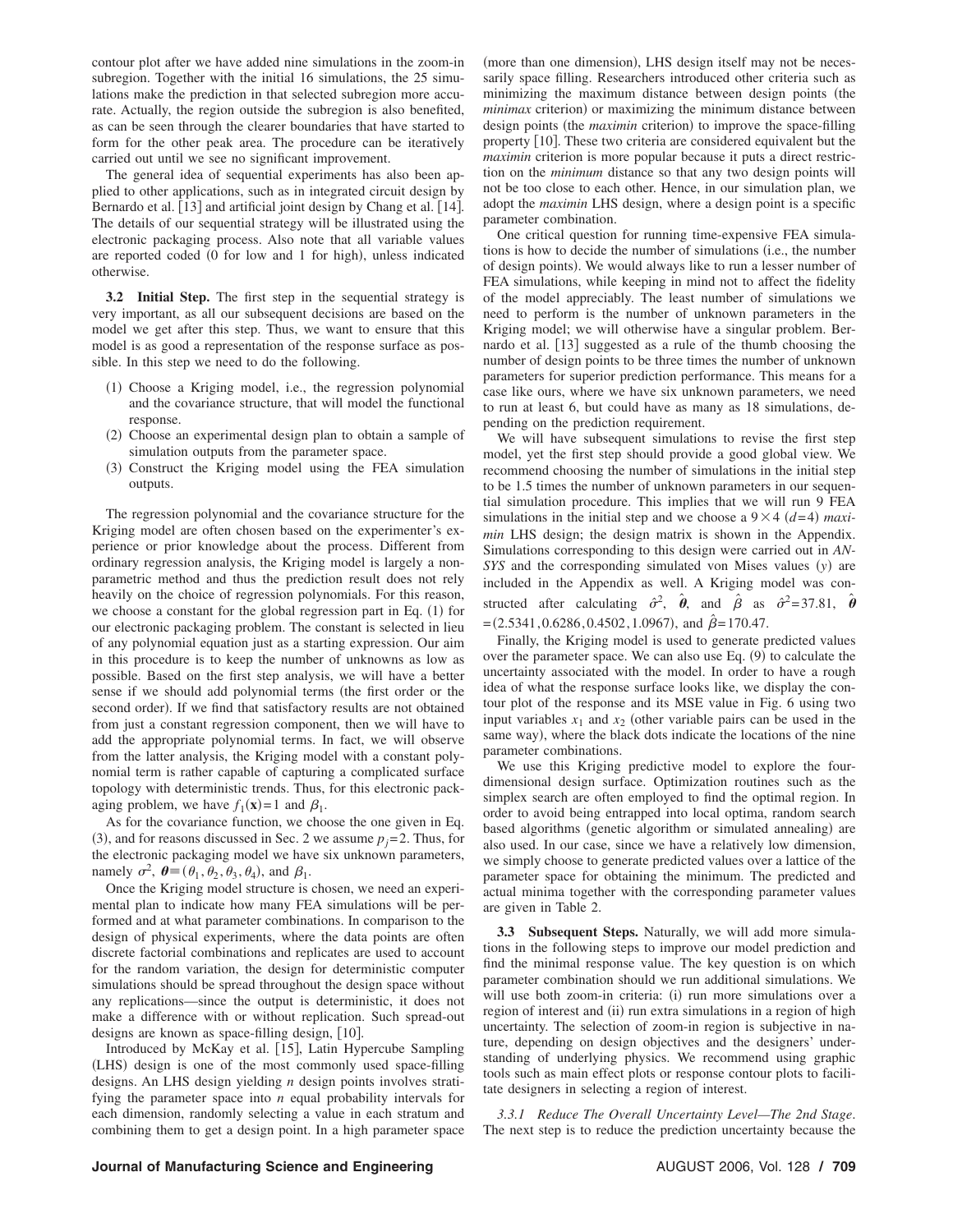

existence of a high uncertainty will mislead us to a region where the true response value is not small at all, and thus will taint our efforts in finding the minimum region. Figures  $7(a)$ – $7(f)$  show MSE contour plots for pairwise design variables; given four design variables, we have six such plots.

We can certainly observe some regions with high uncertainty. For instance, given the true response around 170, an MSE of 17 accounts roughly for 10% of the response value. We thus identify zoom-in subregions with a 10% error, which translates to a boundary with a MSE value between 15 and 20. Following this thought and also utilizing our graphic plot, we marked (with a thicker dash line) on each contour plot our zoom-in sub-region, e.g., it is 0.8  $\leq x_1 \leq 1.0$  and  $0 \leq x_2 \leq 0.3$  in Fig. 7*(a)*. A similar procedure applies to other plots in Fig. 7, and we eventually take the union of all the subregions as the region to be zoomed in.

$$
0.8 \le x_1 \le 1.0; \quad 0 \le x_2 \le 1.0; \quad 0 \le x_3 \le 1.0; \quad 0 \le x_4 \le 1.0
$$
\n
$$
(10)
$$

We then choose a six-simulation (six is the number of unknown parameters) LHS design over the zoom-in region and concatenate the data points to our previous design to get a modified 15 simulation design. Please refer to the Appendix for the design matrix.

With the 6 additional simulations, a new Kriging model was developed using the FEA outputs from a total of 15 simulations. The updated model parameters are  $\hat{\sigma}^2 = 27.2614$ , ˆ  $=(4.1054, 0.5849, 0.3153, 0.8876)$ , and  $\hat{\beta}$  = 171.82. The prediction of the minimum from the second stage model is  $\hat{y} = 157.57$ , corresponding to the same design parameters as in Table 2 and the true response value of  $y=154.44$ . Obviously, the minimum point has not changed, but we have successfully reduced the prediction uncertainty to be much less than 5% in the majority of the regions, as evidenced by the MSE plots in Fig. 8. With this small level of uncertainty, the minimal value region indicated by the prediction model can be deemed trustworthy.

*3.3.2 Refine the Location of the Minimum Point—The 3rd Stage*. The second stage Kriging model predicts that the minimum response value is about *y*=154.44, which sets a target for our zoom-in effort. Also noticing that among the first 15 simulations, the minimum *y* is 158.62, we decide to set the subregion boundary to be the contour line of 158. We select the subregion by using interaction contour plots between a pair of variables, as shown in Fig. 9. In those graphic plots, we are slightly conservative in drawing the region so that the 158 line is included.

As done earlier, we get the zoom-in region from Fig. 9 by taking the union of subregions from each of the contour plots. The following region is obtained as the region to be zoomed in.

$$
0 \le x_1 \le 0.1; \quad 0 \le x_2 \le 0.5; \quad 0 \le x_3 \le 0.8; \quad 0 \le x_4 \le 0.5
$$
\n
$$
(11)
$$

We again choose a 6-simulation LHS design over this region (the design matrix is also in the Appendix) and concatenate the data points to our previous design to get a modified 21-simulation design. A new third stage Kriging model was fitted using these 21 simulation outputs and the updated model parameters are  $\hat{\sigma}^2$  $=$  56.89,  $\hat{\theta}$  = (2.2029, 0.1449, 0.8688, 4.7316), and  $\hat{\beta}$  = 167.83. This Kriging model finds a smaller value of the response function and the corresponding design variables are different. The results are given in Table 3.

**3.4 Final Step and Stopping Rule.** The "zooming-in" procedure as described above will usually be continued repeatedly until the model so obtained is sufficiently accurate and the area of interest (e.g., a minimum region) is located. We will use the MSE plot to characterize the model accuracy and use the change in the minimum response values in two consecutive steps to benchmark if an area of interest is located. If the increment/decrement in the response values is not significant and the MSE plot shows no large uncertainty value, then we can stop the sequential strategy.

For the problem at hand, the decrease in the minimum response values found by the third stage model is only 1% from the second stage model. The largest MSE value is only about 7% (the MSE plot for  $x_1$ ,  $x_2$  is shown in Fig. 10*(b)*). Both criteria are satisfied. Therefore, we choose to stop at this stage. Up to now, we have established an adequate Kriging model to represent the FEA simulation model. The optimal parameter settings in Table 3 are our final solution.

Table 2 Results after the initial step (in GPa units, coded values for  $x$ 's in brackets)

| $\mathcal{A}$ : | スつ        | $\mathcal{X}_3$ | $\lambda_A$ |        |        |
|-----------------|-----------|-----------------|-------------|--------|--------|
| 20.0(0.0)       | 16.8(0.2) | 3.0(0.5)        | 16.5(0.1)   | 154.44 | 157.53 |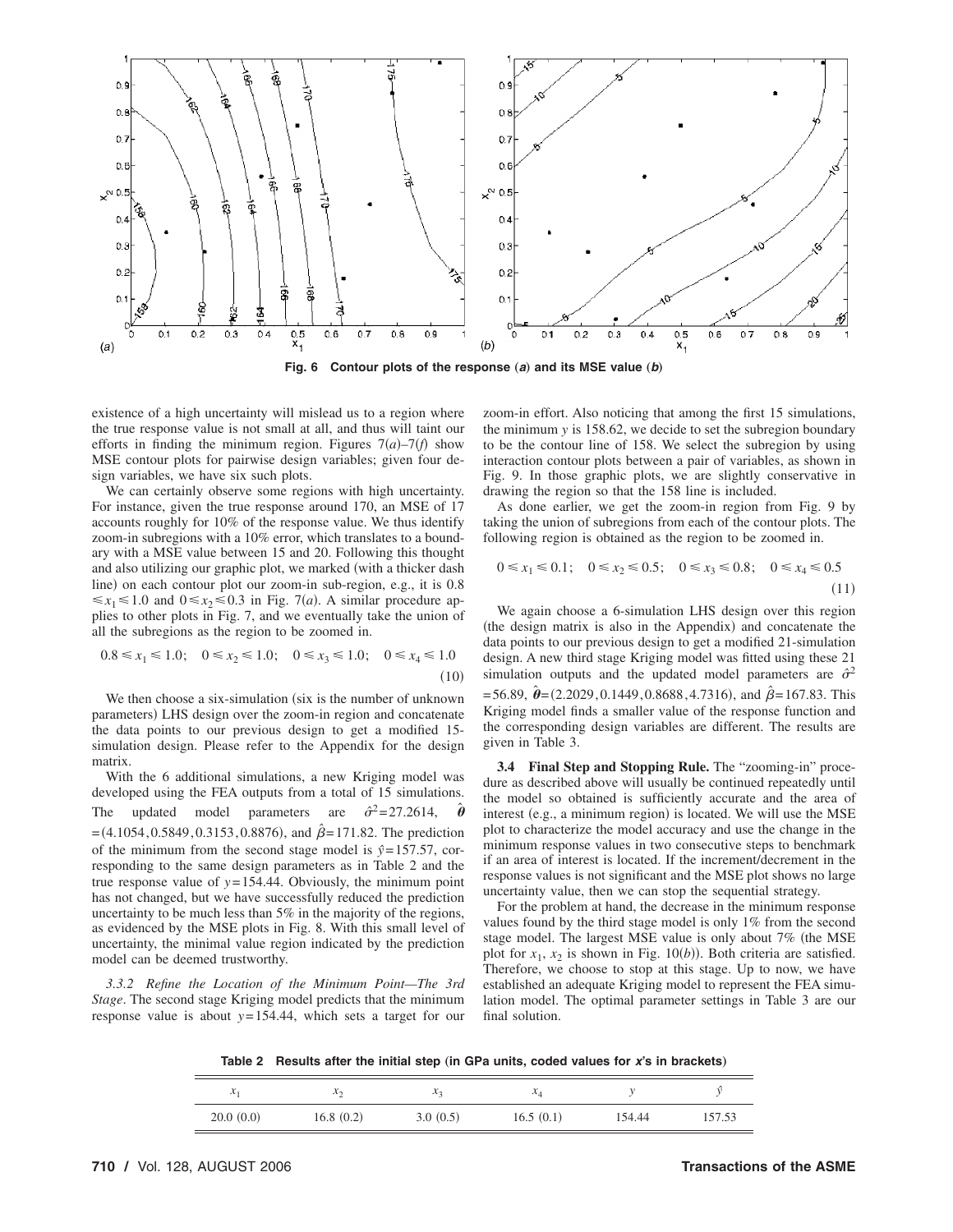

**Fig. 7 MSE plots for pairwise design variables**

Figure 10 shows the contour plot of the response function and the MSE value for the final Kriging model (only the one for  $x_1, x_2$ ) are shown). The Kriging contour provides a global view of the response surface over the design space; the whole response surface has a decreasing trend along its reverse diagonal direction and the minimum region can be easily located to be around the left-bottom corner. Recall that the Kriging model we used in this example only has a constant polynomial term  $\beta_1$ . However, it

appears that we do not have to include a first order term because the resulting Kriging model (mainly through its correlation term *Z*) is able to capture the surface change over the design space adequately.

# **4 Comparison With Classical Designs**

Traditional response surface methodology also follows a sequential strategy. It usually starts with a first order fractional fac-

### **Journal of Manufacturing Science and Engineering Manufacturing AUGUST 2006, Vol. 128 / 711**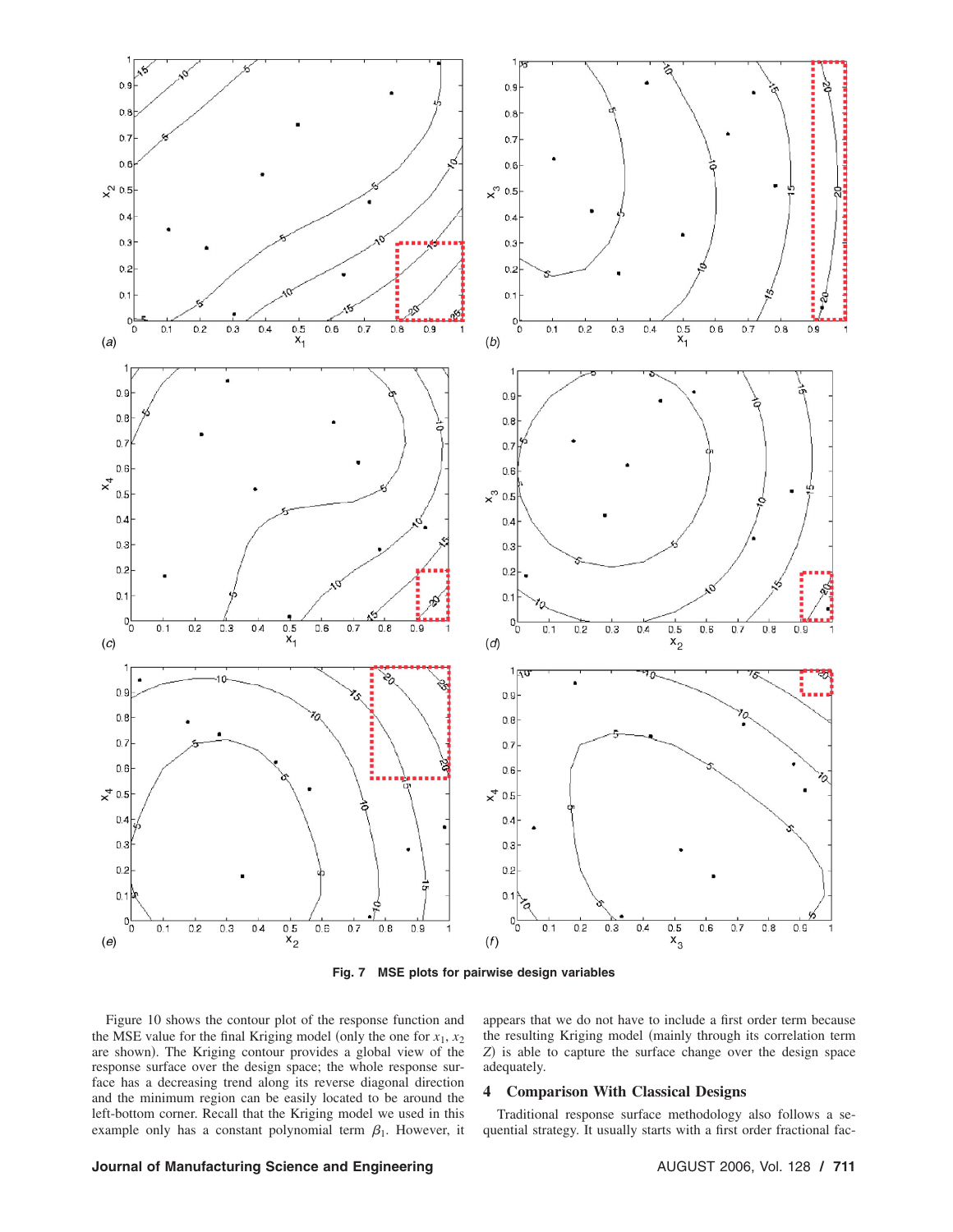

**Fig. 8 MSE plots for pairwise design variables after the second stage**

torial design, then finds the probing direction based on the steepest decent method, and finally switches to a second order design (such as a Central Composite Design) to locate the optimal point when it approaches an optimum (likely a local one) [5,16].

We employ the traditional RSM for the electronic packaging problem. Because of the lack of prior knowledge of where to start our search, we simply choose the starting point as the current operating conditions, i.e., the center point of our parameter space. A linear model was fitted around this starting point. Because the assumption of linearity will hold only over a small region, we will have to limit the first step design to a smaller hypercube whose edge size is one-fourth the size of the design range. This choice of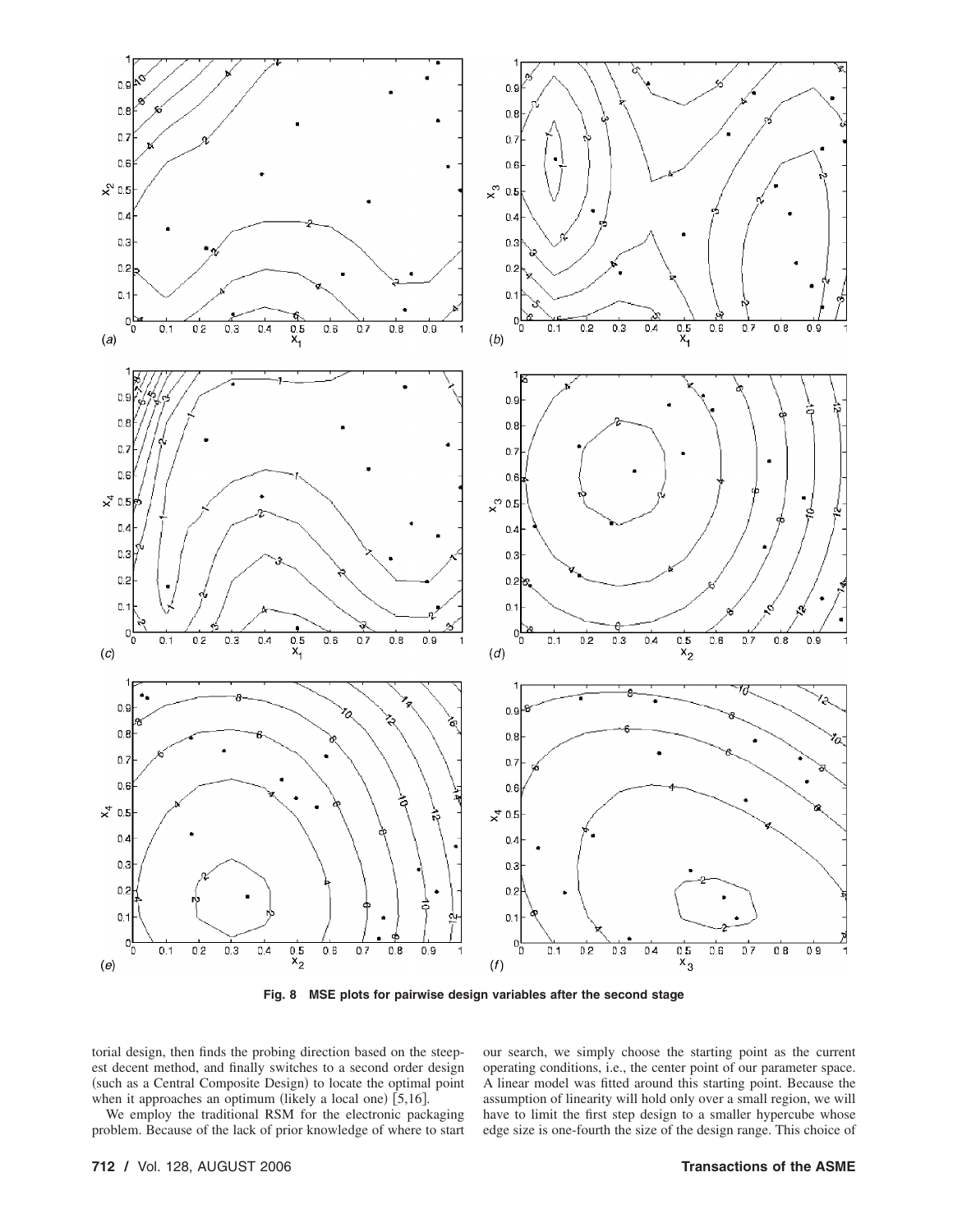

**Fig. 9 Pairwise interaction plots from the second stage model**

Table 3 Results after the third step (in GPa units, coded val**ues for** *x***'s in brackets**…

| $\chi_1$ | $x_2$ | $\chi_2$ | $\mathcal{X}_A$                                                  |  |
|----------|-------|----------|------------------------------------------------------------------|--|
|          |       |          | $20.0(0.0)$ $12.0(0.0)$ $2.2(0.3)$ $16.5(0.1)$ $153.47$ $154.31$ |  |

one-fourth is empirical since there is no established rule in the literature. Given four design parameters, we use a  $2^{4-1}$  fractional factorial design, which will guarantee that the main effects can be reasonably estimated, since the aliased three-factor interactions are usually not significant. From this experiment, a first order model is obtained as

$$
\hat{y} = 118.3 + 1.4788x_1 + 0.122085x_2 - 0.0955x_3 + 0.442x_4.
$$

$$
(12)
$$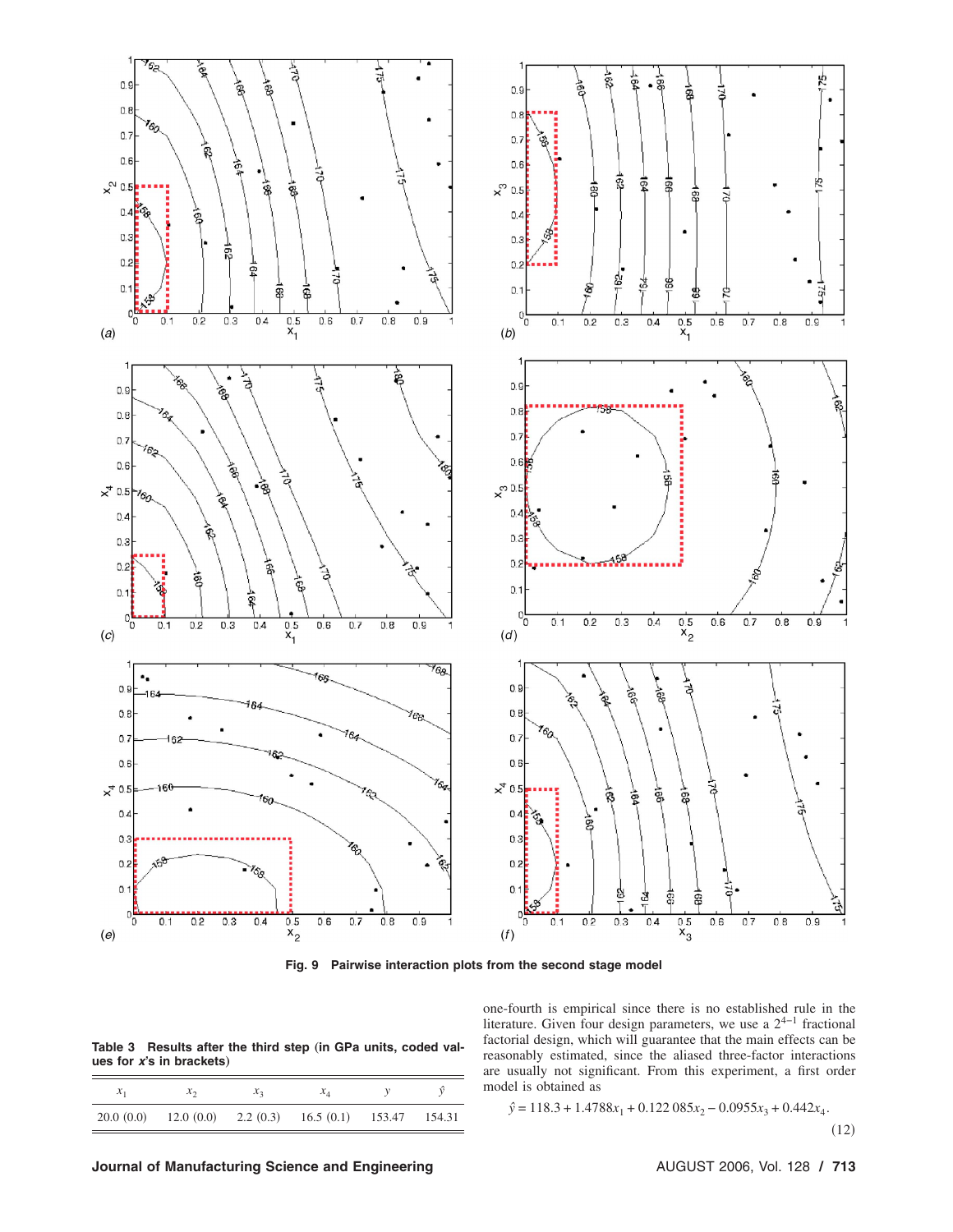

Fig. 10 Contour plots: (a) response surface, (b) MSE value for the third stage model

The coefficients of the first order model indicate the steepest direction. Following the direction, we will change the settings of design variables by taking a few sequential steps. Since the coefficient of  $x_1$  is the greatest, we can see that the greatest decrease will occur if we change the values with respect to  $x_1$ . If we take the step sizes relative to  $x_1$  (when coded a unit step corresponds to 1.875 of  $x_1$ ) then, the steepest descent vector is  $(-1.875, -0.3963,$ +0.0086, −0.5604, which will be added to the current design setting sequentially. For each step, we get the corresponding simulation value, as shown in Fig.  $11(a)$ , which gives us an idea of the validity. We go along this direction unless we either hit the boundary of the parameter space or the simulation values start increasing instead of decreasing (i.e., we encounter an inflection point). In our case after five steps, we reach the parameter space boundary.

Then, we fit a second order model around this point using a Small Composite Design [5], one of the second order design methods similar to Face Centered Design. Its design settings for three variables are illustrated in Fig.  $11(b)$ . This Small Composite Design is based on a  $2^{4-1}$  fractional factorial but includes eight more design points at the centers of each hyper-surface and one design point at the center of the hypercube (Fig.  $11(b)$  is an illustration for three design variables). The edge size of the hypercube for the Small Composite Design is also chosen as one-fourth the size of the design range. After performing FEA simulations according to this second order design, we fit a second order model as

$$
\hat{y} = 66.85 + 4.83x_1 + 1.0x_2 + 1.267x_3 + 0.0466x_4 - 0.0067x_1x_2 \n- 0.0012x_1x_3 + 0.0242x_1x_4 - 0.03091x_2x_3 - 0.017x_2x_4 \n- 0.0236x_3x_4 - 0.0738x_1^2 - 0.004x_2^2 + 0.0059x_3^2 + 0.0054x_4^2
$$
\n(13)

Based on the above model, we can find the minimum value of the response function and the corresponding design parameters; they are shown in Table 4.

Compared with the minimum response value found by the Kriging model in Table 3, the difference is negligible, meaning both methods can successfully find the optimal region for our electronic packaging problem. However, the sequential Kriging method, as presented in this paper, takes 22 simulations (1st stage: 9; 2nd stage: 6; 3rd stage: 6; and the final solution: 1). The traditional RSM, on the other hand, requires 31 simulations (8 for a 2<sup>4−1</sup> design, 5 for the steepest descent, 17 for the Face Centered Design, and 1 simulation at the final solution). The number of FEA simulations required by the sequential Kriging model is  $41\%$ less than the traditional RSM, which is a remarkable reduction.

In this electronic packaging example, the response surface of the von Mises stress is actually not complicated—it has a global descending trend toward its left-bottom corner and it has only one minimum point. That is the reason why the traditional RSM gives us the same optimum values as the Kriging model. Should we have a complicated surface as in Fig. 4, the chance of RSM to



**Fig. 11 Traditional response surface methodology for electronic packaging problem**